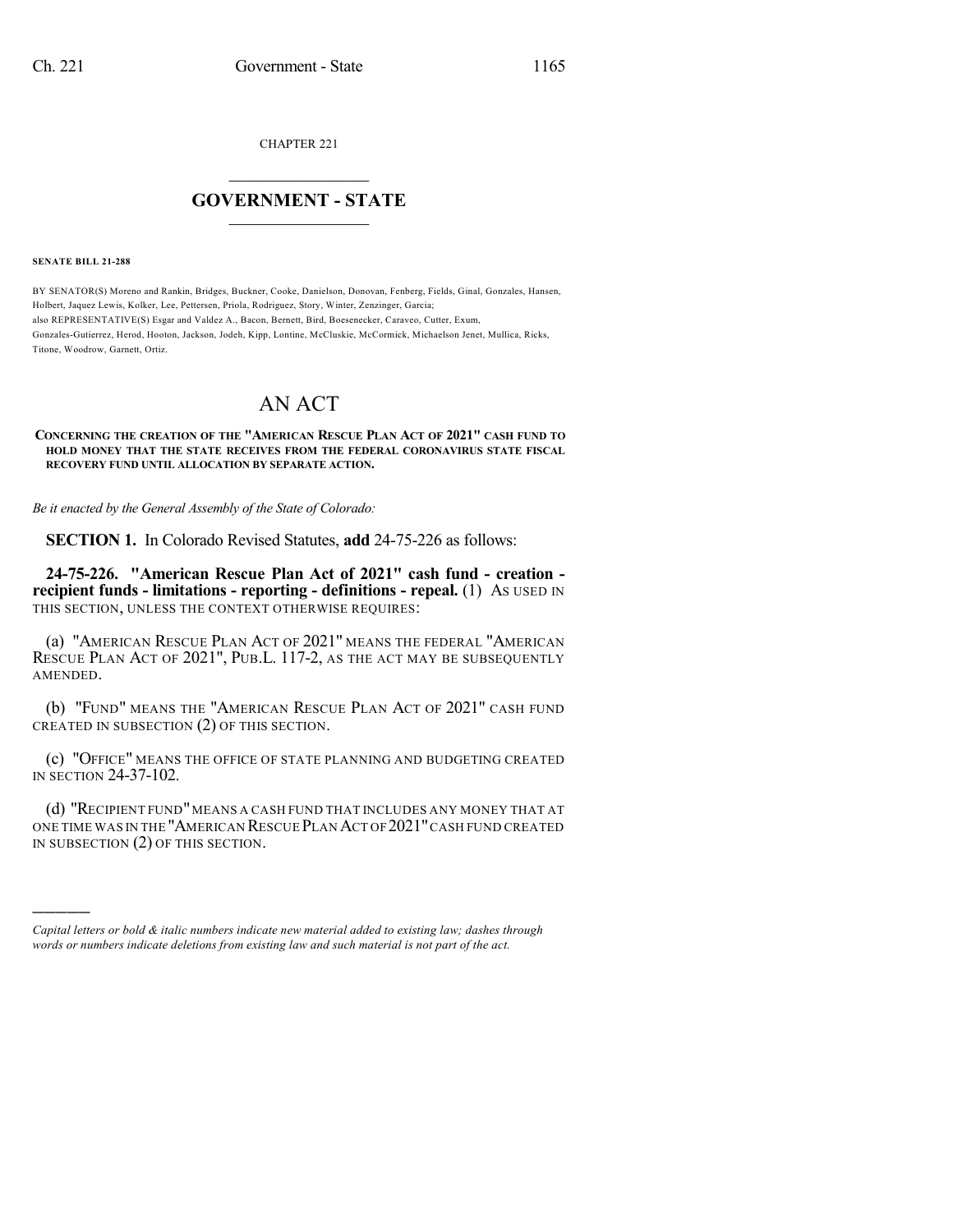(e) "SECRETARY" MEANS THE SECRETARY OF THE TREASURY OF THE UNITED STATES.

(2) THE "AMERICAN RESCUE PLAN ACT OF 2021"CASH FUND IS HEREBY CREATED IN THE STATE TREASURY. THE FUND CONSISTS OF MONEY CREDITED TO THE FUND PURSUANT TO SUBSECTION (3) OF THIS SECTION.

(3)(a) FROM THE MONEY THE STATE RECEIVED FROM THE FEDERAL CORONAVIRUS STATE FISCAL RECOVERY FUND UNDER SECTION 9901 OF TITLE IX, SUBTITLE M OF THE "AMERICAN RESCUE PLAN ACT OF 2021", THE STATE TREASURER SHALL TRANSFER THREE BILLION FOUR HUNDRED FORTY-EIGHT MILLION SEVEN HUNDRED SIXTY-ONE THOUSAND SEVEN HUNDRED NINETY DOLLARS, AND ANY INTEREST AND INCOME EARNED THEREON, TO THE FUND ON THE EFFECTIVE DATE OF THIS SUBSECTION  $(3)$ .

(b) THE STATE TREASURER SHALL DEPOSIT IN THE FUND ANY MONEY THAT A LOCAL GOVERNMENT RECEIVES FROM THE FEDERAL CORONAVIRUS LOCAL FISCAL RECOVERY FUND AND TRANSFERS TO THE STATE UNDER SECTION 9901 OF TITLE IX, SUBTITLE M OF THE "AMERICAN RESCUE PLAN ACT OF 2021".

(c) THE STATE TREASURER SHALL CREDIT ALL INTEREST AND INCOME DERIVED FROM THE DEPOSIT AND INVESTMENT OF MONEY IN THE FUND TO THE FUND.

(4) (a) THE GENERAL ASSEMBLY SHALL NOT APPROPRIATE MONEY FROM THE FUND. THE GENERAL ASSEMBLY MAY TRANSFER MONEY IN THE FUND TO ANOTHER CASH FUND THAT IS ESTABLISHED FOR THE PURPOSE OF USING THE MONEY FROM THE FEDERALCORONAVIRUS STATE FISCAL RECOVERY FUND.TRANSFERS FROM THE FUND TO THE GENERAL FUND ARE PROHIBITED. IF THERE IS ANY OF THE MONEY TRANSFERRED TO THE FUND UNDER SUBSECTION  $(3)(a)$  OF THIS SECTION REMAINING IN THE FUND AFTER ANY TRANSFERS FROM THE FUND REQUIRED BY BILLS ENACTED DURING THE 2021 REGULAR LEGISLATIVE SESSION, THEN, OF THE REMAINDER IN THE FUND, THE LESSER OF THREE HUNDRED MILLION DOLLARS OR THE REMAINDER IS CONTINUOUSLY APPROPRIATED TO ANY DEPARTMENT DESIGNATED BY THE GOVERNOR FOR ANY ALLOWABLE PURPOSE UNDER THE "AMERICAN RESCUE PLAN ACT OF 2021".

(b) A DEPARTMENT MAY EXPEND MONEY APPROPRIATED FROM THE FUND OR A RECIPIENT FUND FOR PURPOSES PERMITTED UNDER THE "AMERICAN RESCUE PLAN ACT OF 2021" AND SHALL NOT USE THE MONEY FOR ANY PURPOSE PROHIBITED BY THE ACT.

(c) NOTWITHSTANDING ANY PROVISION OF LAW TO THE CONTRARY, IN ORDER TO ENSURE PROPER ACCOUNTING FOR AND COMPLIANCE WITH THE "AMERICAN RESCUE PLAN ACT OF 2021", WHENEVER MONEY IS TRANSFERRED OR APPROPRIATED TO A RECIPIENT FUND THAT ALSO HAS MONEY FROM OTHER SOURCES, THE STATE CONTROLLER OR DEPARTMENT CONTROLLER SHALL CREATE A COMPANION CASH FUND THAT INCLUDES ONLY THE MONEY THE STATE RECEIVED FROM THE FEDERAL CORONAVIRUS STATE FISCAL RECOVERY FUND UNDER SECTION 9901 OF TITLE IX, SUBTITLE M OF THE "AMERICAN RESCUE PLAN ACT OF 2021", BUT THAT IS OTHERWISE LEGALLY IDENTICAL TO THE RECIPIENT FUND.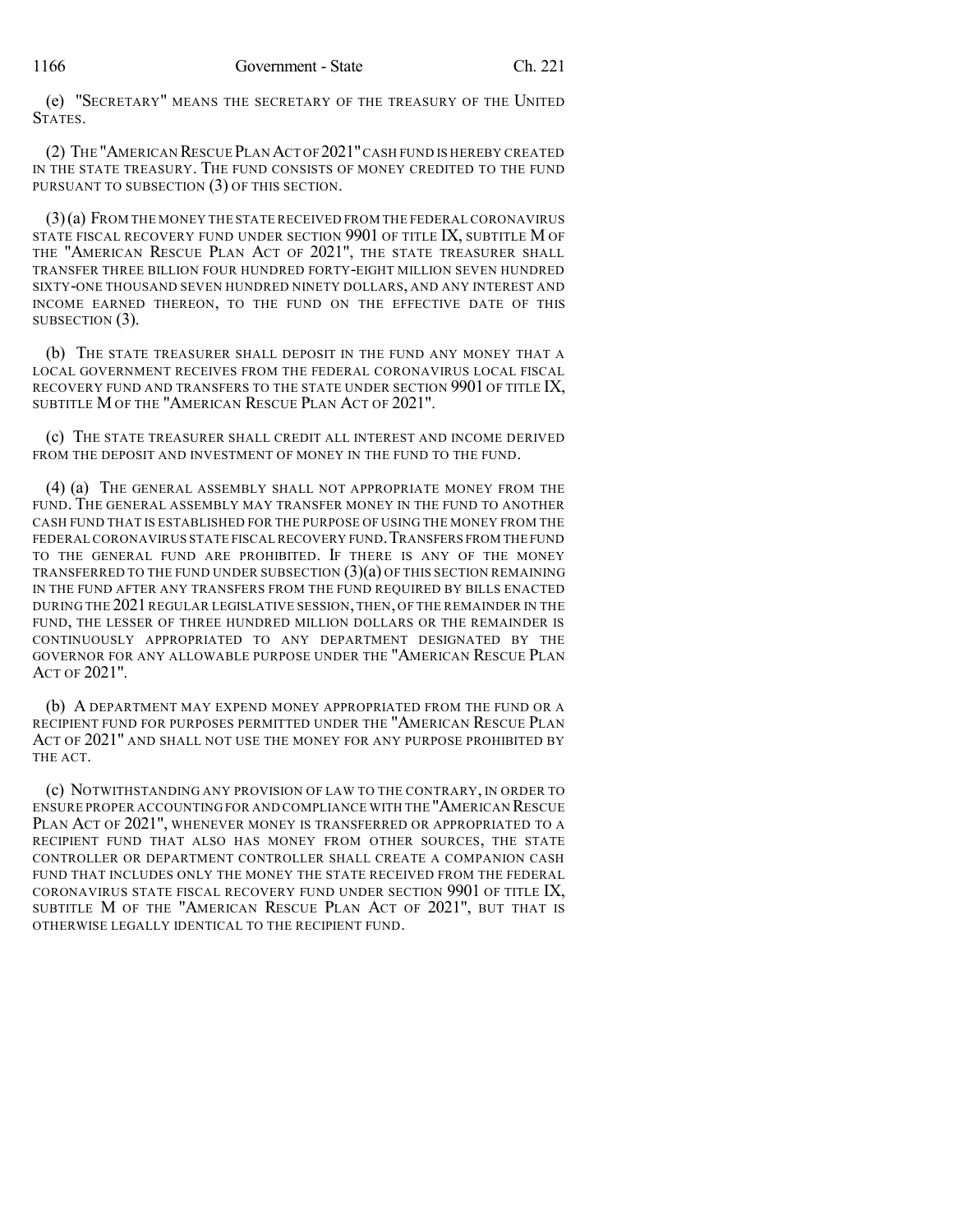## Ch. 221 Government - State 1167

(d) MONEY IN THE FUND OR A RECIPIENT FUND MUST BE EXPENDED OR OBLIGATED BY DECEMBER 31, 2024.ANY MONEY OBLIGATED BY DECEMBER 31,2024, MUST BE EXPENDED BY DECEMBER 31, 2026. JUST PRIOR TO THE CLOSE OF BUSINESS ON DECEMBER 30, 2024, ANY UNEXPENDED APPROPRIATIONS FROM A RECIPIENT FUND THAT ARE NOT FOR EXPENDITURES OBLIGATED AFTER DECEMBER 31, 2024, REVERT TO THE "AMERICAN RESCUE PLAN ACT OF 2021" CASH FUND, AND THE STATE TREASURER SHALL TRANSFER THE UNEXPENDED AND UNOBLIGATED BALANCE IN THE FUND TO THE UNEMPLOYMENT COMPENSATION FUND CREATED IN SECTION 8-77-101 (1).

(5) (a) THE STATE CONTROLLER SHALL PROVIDE PERIODIC REPORTS TO THE SECRETARY AS REQUIRED BY THE SECRETARY UNDER THE "AMERICAN RESCUE PLAN ACT OF 2021". THE DEPARTMENT OF REVENUE SHALL PROVIDE THE STATE CONTROLLER WITH ANY INFORMATION REQUIRED BY THE SECRETARY ABOUT ANY REDUCTIONS IN NET TAX REVENUE.

(b) THE OFFICE AND THE STATE CONTROLLER SHALL ESTABLISH COMPLIANCE REQUIREMENTS FOR ANY DEPARTMENT THAT RECEIVES AN APPROPRIATION FROM THE FUND OR A RECIPIENT FUND OR ANY PERSON THAT RECEIVES MONEY FROM A DEPARTMENT. IF A DEPARTMENT OR PERSON FAILS TO COMPLY WITH THESE REQUIREMENTS, THEN:

(I) A DEPARTMENT SHALL, WITH APPROVAL BY THE OFFICE AND STATE CONTROLLER,IDENTIFY THE BEST METHOD AND FUND SOURCE TO BE USED TO REPAY THE FUND OR A RECIPIENT FUND FOR THE MONEY EXPENDED ON NONCOMPLIANT FUNCTIONS, AND, TO THE EXTENT FEASIBLE, REPAY THE FUND OR RECIPIENT FUND;

(II) APERSON SHALL,TO THE EXTENT POSSIBLE, REPAY ANY MONEY RECEIVED BY THE STATE FROM THE FUND OR RECIPIENT FUND THAT IS RELATED TO THE NONCOMPLIANCE; AND

(III) THE STATE CONTROLLER MAY, IN HIS OR HER DISCRETION, REDUCE OR ELIMINATE ALL UNEXPENDED APPROPRIATIONS FROM THE FUND OR A RECIPIENT FUND FOR THE DEPARTMENT.

(c) THE OFFICE AND THE STATE CONTROLLER SHALL ESTABLISH REPORTING AND RECORD-KEEPING REQUIREMENTS FOR ANY DEPARTMENT THAT EXPENDS MONEY FROM THE FUND OR A RECIPIENT FUND OR ANY PERSON THAT RECEIVES THE MONEY FROM A DEPARTMENT. TO EXPEND MONEY FROM THE FUND OR RECIPIENT FUND, A DEPARTMENT AND THE PERSON MUST COMPLY WITH THESE REQUIREMENTS.

(d) THE OFFICE SHALL PROVIDE GUIDANCE ON PROGRAM EVALUATION,INCLUDING EXEMPTIONS FROM EVALUATION, EVALUATION CRITERIA, IMPLEMENTATION GUIDANCE, AND SELECTION OF INDEPENDENT EVALUATORS. TO EXPEND MONEY FROM THE FUND OR A RECIPIENT FUND, A DEPARTMENT OR PERSON THAT RECEIVES MONEY FROM A DEPARTMENT MUST COMPLY WITH ANY PROGRAM EVALUATION REQUIREMENTS ESTABLISHED BY THE OFFICE.

(e) THE OFFICE SHALL PROVIDE THE JOINT BUDGET COMMITTEE WITH A YEARLY PERFORMANCE REPORT THAT CONSISTS OF THE INFORMATION THAT THE STATE CONTROLLER PROVIDES THE SECRETARY UNDER SUBSECTION  $(5)(a)$  OF THIS SECTION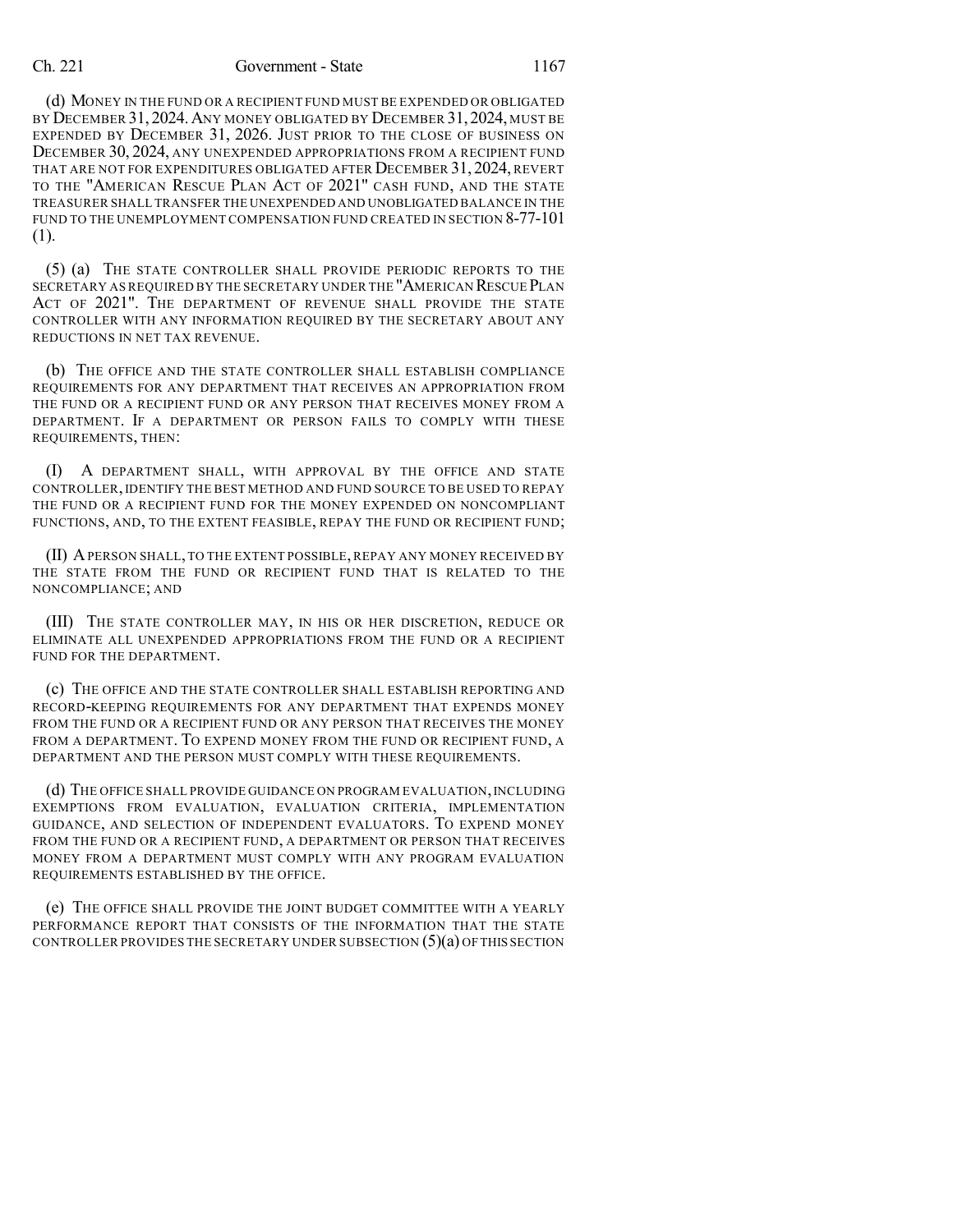AND ANY OTHER INFORMATION, INCLUDING PROGRAM EVALUATION INFORMATION, THAT THE OFFICE DETERMINES TO BE RELEVANT. MONEY IN THE FUND OR A RECIPIENT FUND IS NOT SUBJECT TO THE REPORTING REQUIREMENTS SET FORTH IN SECTION 24-33.5-717.

(f) THE GENERAL ASSEMBLY MAY APPROPRIATE MONEY FROM A RECIPIENT FUND THAT INCLUDES MONEY THAT MAY BE USED FOR GOVERNMENT SERVICES TO THE DEPARTMENT OF PERSONNEL FOR USE BY THE STATE CONTROLLER AND TO THE OFFICE FOR ANY DIRECT OR INDIRECT EXPENSES RELATED TO THE ADMINISTRATION OF THIS SUBSECTION (5).

(6) MONEY TRANSFERRED TO THE STATE HIGHWAY FUND, THE MULTIMODAL TRANSPORTATION AND MITIGATION OPTIONS FUND, AND THE HIGHWAY USERS TAX FUND IN ACCORDANCE WITH SECTION 24-75-219 (7) ARE SUBJECT TO THE REQUIREMENTS OF THIS SECTION AS IF THEY WERE RECIPIENT FUNDS.

(7) THIS SECTION IS REPEALED, EFFECTIVE JULY 1, 2027.

**SECTION 2.** In Colorado Revised Statutes, **amend** 24-33.5-717 as follows:

**24-33.5-717. Reporting of federal funds.** (1) No later than September 20, 2020, the office of state planning and budgeting DECEMBER 1,  $2021$ , AND EACH DECEMBER 1 THEREAFTER, THE STATE CONTROLLER shall submit a report to the joint budget committee of all expenditures of federal fundsreceived by the state that are used for costs associated with a disaster during the last twelve months PRIOR STATE FISCAL YEAR, excluding any federal funds included in the report required by section 24-33.5-706 (7). Notwithstanding section  $24$ -1-136 (11)(a), no later than the twentieth day of every third month thereafter, the office shall submit a report to the joint budget committee of all expenditures of federal funds received by the state that are used for costs associated with a disaster since the last report, excluding any federal funds included in the report required by section  $24-33.5-706(7)$ . The office STATE CONTROLLER shall separately identify expenditures by disaster, if there is more than one in the prior fiscal year, and, for each disaster, the office shall identify:

(a) State agencies that received funds and amounts received;

(b) Total expenditures by state agency; and

(c) Abreakdown of expenditures FOR EACH STATE AGENCY BY FUND SOURCE AND PROGRAM; AND

(d) IF APPLICABLE, THE FUND DESIGNATED BY THE GENERAL ASSEMBLY AS PART OF THE STATE EMERGENCY RESERVE IN ACCORDANCE WITH SECTION 24-77-104, IN WHICH THE FEDERAL FUNDS WERE DEPOSITED.

(2) The office of state planning and budgeting STATE CONTROLLER may combine the report required by this section with the report required by section 24-33.5-706 (7).

(3) The office of state planning and budgeting STATE CONTROLLER shall post the reports required by this section on the office's STATE CONTROLLER'S website.